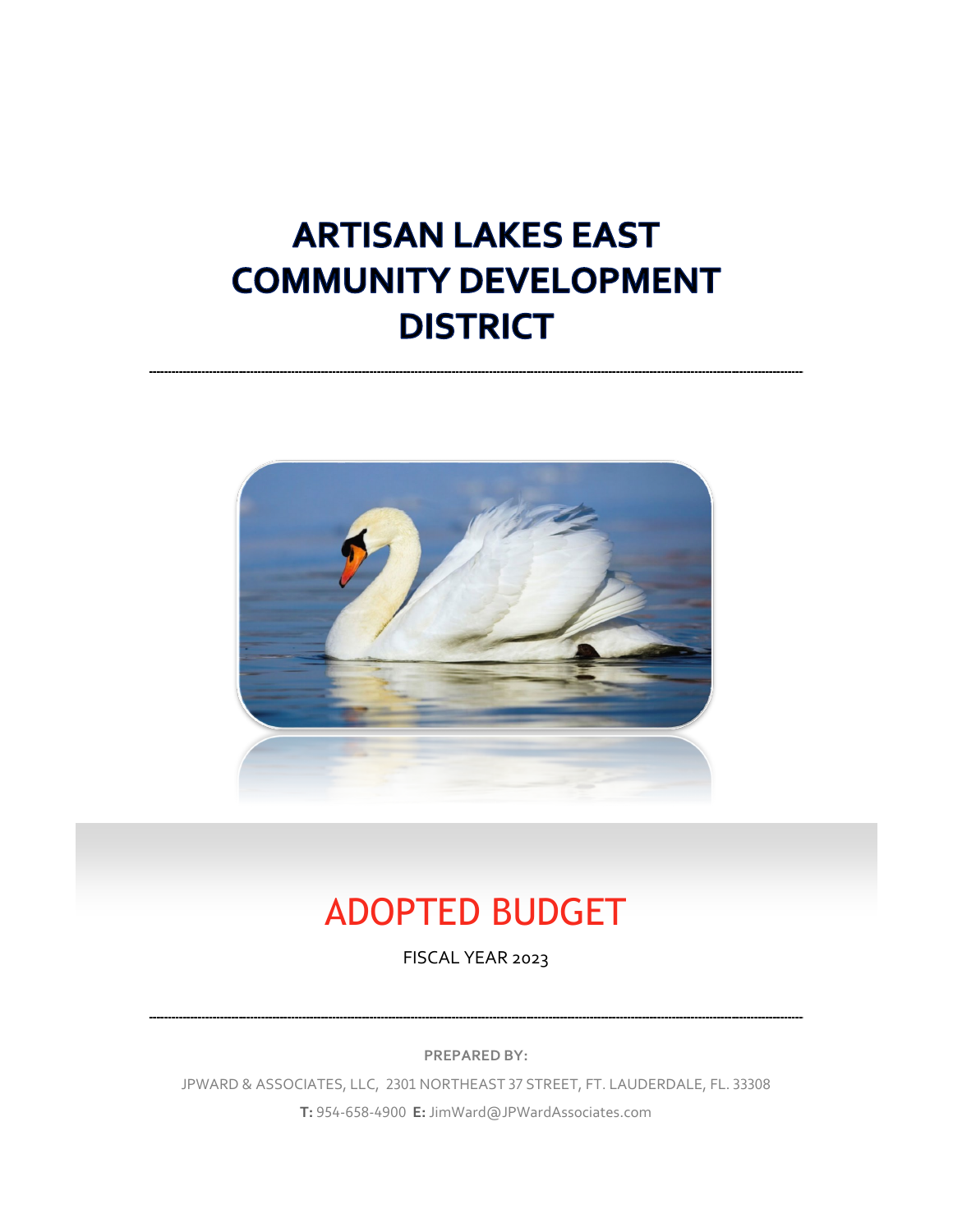# **Artisan Lakes East Community Development District General Fund - Budget Fiscal Year 2023**

|                                            | <b>Fiscal Year</b> |                              |    |                          |                     | <b>Anticipated</b>           | <b>Fiscal Year</b>  |               |
|--------------------------------------------|--------------------|------------------------------|----|--------------------------|---------------------|------------------------------|---------------------|---------------|
|                                            |                    | 2022                         |    | <b>Actual at</b>         |                     | <b>Year End</b>              | 2023                |               |
| <b>Description</b>                         |                    | <b>Budget</b>                |    | 11/30/2021               |                     | 09/30/2022                   |                     | <b>Budget</b> |
| <b>Revenues and Other Sources</b>          |                    |                              |    |                          |                     |                              |                     |               |
| Carryforward                               | \$                 |                              | \$ |                          | \$                  |                              | \$                  |               |
| <b>Interest Income - General Account</b>   | \$                 | $\frac{1}{2}$                | \$ |                          | \$                  |                              | \$                  |               |
| <b>Assessment Revenue</b>                  |                    |                              |    |                          |                     |                              |                     |               |
| Assessments - On-Roll                      | \$                 | 102,780                      | \$ | 5,292                    | \$                  | 102,780                      |                     | \$102,790     |
| Assessments - Off-Roll                     | \$                 | $\overline{\phantom{a}}$     | \$ | $\overline{\phantom{0}}$ | \$                  | $\qquad \qquad \blacksquare$ | \$                  |               |
| <b>Contributions - Private Sources</b>     |                    |                              |    |                          |                     |                              |                     |               |
| <b>Taylor Morrison</b>                     | \$                 | $\overline{\phantom{a}}$     | \$ |                          | \$                  | 4,204                        | \$                  |               |
| <b>Total Revenue &amp; Other Sources</b>   | \$                 | 102,780                      | \$ | 5,292                    | \$                  | 102,780                      |                     | \$102,790     |
| <b>Appropriations</b>                      |                    |                              |    |                          |                     |                              |                     |               |
| Legislative                                |                    |                              |    |                          |                     |                              |                     |               |
| Board of Supervisor's Fees                 | \$                 |                              | \$ |                          | \$                  |                              | \$                  |               |
| Board of Supervisor's - FICA               | \$                 | $\overline{\phantom{0}}$     | \$ |                          | \$                  | $\overline{\phantom{0}}$     | \$                  |               |
| <b>Executive</b>                           |                    |                              |    |                          |                     |                              |                     |               |
| Professional - Management                  | \$                 | 20,000                       | \$ | 3,611                    | \$                  | 20,000                       | \$                  | 23,000        |
| <b>Financial and Administrative</b>        |                    |                              |    |                          |                     |                              |                     |               |
| <b>Audit Services</b>                      | \$                 | 5,200                        | \$ |                          | \$                  | 4,200                        | \$                  | 4,300         |
| <b>Accounting Services</b>                 | \$                 | $\qquad \qquad \blacksquare$ | \$ |                          | \$                  | $\qquad \qquad \blacksquare$ | \$                  |               |
| <b>Assessment Roll Preparation</b>         | \$                 |                              | \$ |                          | \$                  |                              | \$                  |               |
| Arbitrage Rebate Fees                      | \$                 | 1,000                        | \$ |                          | \$                  | 1,000                        | \$                  | 1,000         |
| <b>Other Contractual Services</b>          |                    |                              |    |                          |                     |                              |                     |               |
| Recording and Transcription                | \$                 | $\qquad \qquad \blacksquare$ | \$ |                          | \$                  | $\overline{\phantom{a}}$     | \$                  |               |
| <b>Legal Advertising</b>                   | \$                 | 3,000                        | \$ | 82                       | \$                  | 2,000                        | \$                  | 2,000         |
| <b>Trustee Services</b>                    | \$                 | 11,600                       | \$ | $\overline{\phantom{0}}$ | \$                  | 8,170                        | \$                  | 8,170         |
| <b>Dissemination Agent Services</b>        | \$                 | 6,000                        | \$ |                          | \$                  | 6,000                        | \$                  | 6,000         |
| <b>Property Appraiser Fees</b>             | \$                 |                              | \$ |                          | \$                  | $\overline{a}$               | \$                  |               |
| <b>Bank Service Fees</b>                   | \$                 | 360                          | \$ | 75                       | \$                  | 250                          | \$                  | 250           |
| <b>Travel and Per Diem</b>                 | \$                 | $\frac{1}{2}$                | \$ |                          | \$                  |                              | \$                  |               |
| <b>Communications and Freight Services</b> |                    |                              |    |                          |                     |                              |                     |               |
| Telephone                                  | \$                 |                              | \$ |                          | \$                  |                              | \$                  |               |
| Postage, Freight & Messenger               | \$                 | 750                          | \$ | 43                       | $\ddot{\mathsf{s}}$ | 150                          | \$                  | 150           |
| <b>Rentals and Leases</b>                  |                    |                              |    |                          |                     |                              |                     |               |
| Miscellaneous Equipment                    | \$                 | $\qquad \qquad \blacksquare$ | \$ | -                        | \$                  | $\overline{\phantom{a}}$     | \$                  |               |
| Computer Services (Web Site)               | \$                 | 2,000                        | \$ |                          | \$                  | 2,400                        | \$                  | 1,200         |
| <b>Insurance</b>                           | \$                 | 5,800                        | \$ | $5,570$ \$               |                     | 5,570                        | $\ddot{\mathsf{S}}$ | 5,800         |
| <b>Subscriptions and Memberships</b>       | \$                 | 175                          | \$ | 175                      | \$                  | 175                          | \$                  | 175           |
| <b>Printing and Binding</b>                | \$                 | 700                          | \$ | 266                      | \$                  | 500                          | \$                  | 500           |
| <b>Office Supplies</b>                     | \$                 | $\overline{\phantom{a}}$     | \$ | $\overline{\phantom{a}}$ | \$                  | $\overline{\phantom{a}}$     | \$                  |               |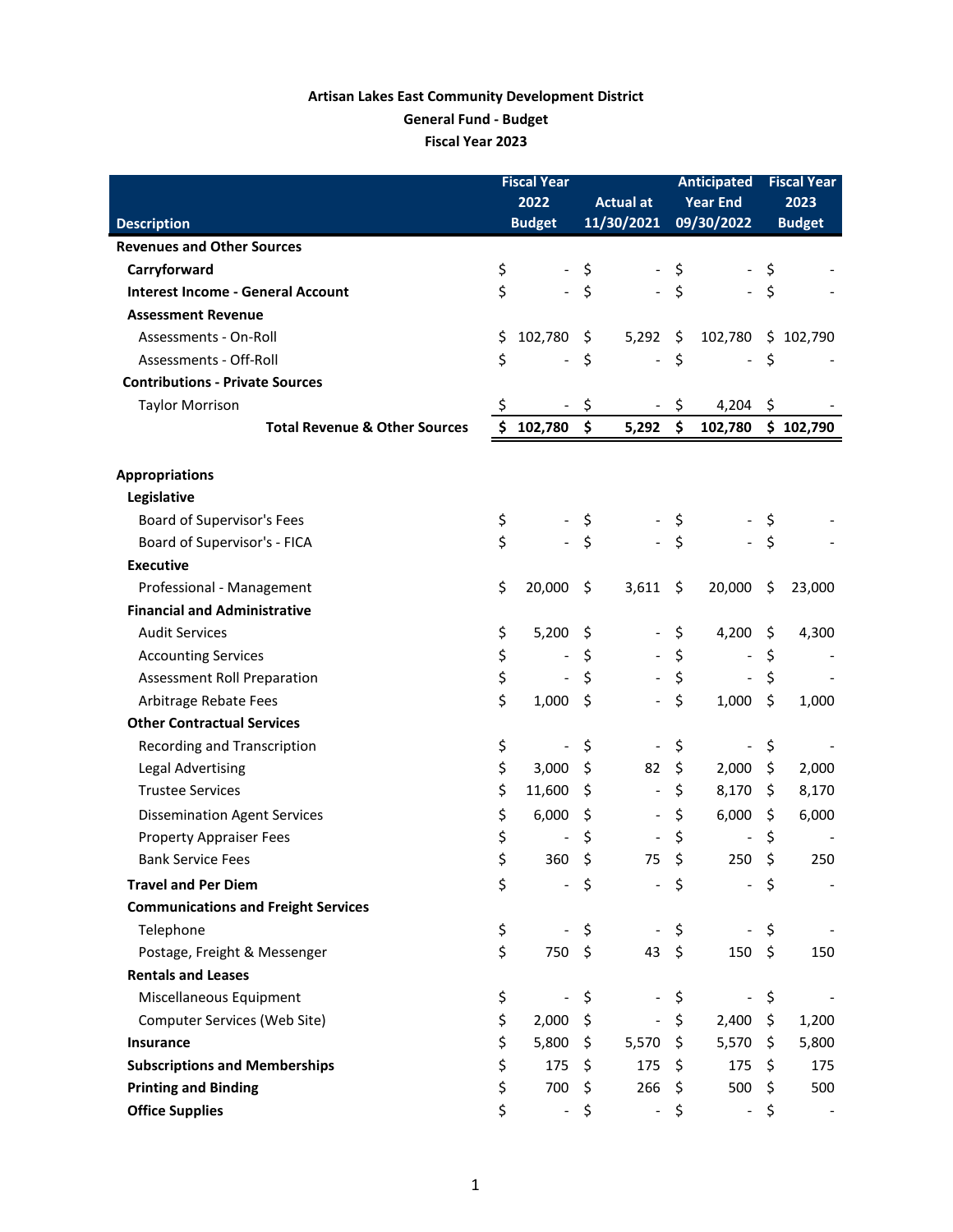# **Artisan Lakes East Community Development District General Fund - Budget Fiscal Year 2023**

|                                                              | <b>Fiscal Year</b><br>2022 |                          |      | <b>Actual at</b>         | <b>Anticipated</b><br><b>Year End</b> |                          |      | <b>Fiscal Year</b><br>2023 |
|--------------------------------------------------------------|----------------------------|--------------------------|------|--------------------------|---------------------------------------|--------------------------|------|----------------------------|
| <b>Description</b>                                           |                            | <b>Budget</b>            |      | 11/30/2021               |                                       | 09/30/2022               |      | <b>Budget</b>              |
| <b>Legal Services</b>                                        |                            |                          |      |                          |                                       |                          |      |                            |
| <b>General Counsel</b>                                       | \$                         | 7,500                    | - \$ | 358                      | \$                                    | 7,500                    | Ŝ.   | 12,800                     |
| <b>Boundary Amendment</b>                                    | \$                         | $\frac{1}{2}$            | \$   | 4,204                    | -\$                                   | 4,204                    | -\$  |                            |
| <b>Other General Government Services</b>                     |                            |                          |      |                          |                                       |                          |      |                            |
| <b>Engineering Services</b>                                  | \$                         | 7,500                    | Ŝ.   | 153                      | \$                                    | 2,500                    | \$   | 7,500                      |
| Contingencies                                                | \$                         | 14,000                   | \$   | $\overline{\phantom{0}}$ | \$                                    | $\overline{\phantom{a}}$ | \$   | 12,750                     |
| Capital Outlay                                               | \$                         | $\overline{\phantom{a}}$ | \$   |                          | \$                                    | $\blacksquare$           | \$   |                            |
| <b>Reserves</b>                                              |                            |                          |      |                          |                                       |                          |      |                            |
| Operational Reserve (Future Years)                           | \$                         | 10,000                   | Ŝ.   |                          | \$                                    | $\overline{\phantom{a}}$ | \$   | 10,000                     |
| <b>Other Fees and Charges</b>                                |                            |                          |      |                          |                                       |                          |      |                            |
| Discounts, Tax Collector Fee and Property Appraiser          |                            |                          |      |                          |                                       |                          |      |                            |
| Fee                                                          | \$                         | 7,195                    | \$   |                          | \$                                    | 7,195                    | Ŝ.   | 7,195                      |
| <b>Total Appropriations</b>                                  | \$                         | 102,780                  | \$   | 14,537                   | \$                                    | 71,814                   |      | \$102,790                  |
| <b>Fund Balances:</b>                                        |                            |                          |      |                          |                                       |                          |      |                            |
| <b>Change from Current Year Operations</b>                   | \$                         | $\omega_{\rm{eff}}$      | \$   | $(9,245)$ \$             |                                       | 30,966                   | - \$ |                            |
| <b>Fund Balance - Beginning</b>                              |                            |                          |      |                          |                                       |                          |      |                            |
| <b>Restricted for Future Operations</b>                      | \$                         | 10,000                   | \$   | 10,000                   | \$                                    | 10,000                   | \$   | 20,000                     |
| Unassigned.                                                  | \$                         | 29,098                   | \$   | 29,098                   | \$                                    | 29,098                   | \$   | 50,064                     |
| <b>Total Fund Balance</b>                                    | \$                         | 39,098                   | \$   | 29,854                   | \$                                    | 70,064                   | Ś.   | 70,064                     |
| <b>Assessment Rate</b><br><b>Units Subject to Assessment</b> | Ś                          | 97.42<br>1055            |      |                          |                                       |                          | Ś    | 97.43<br>1055              |
|                                                              |                            |                          |      |                          |                                       |                          |      |                            |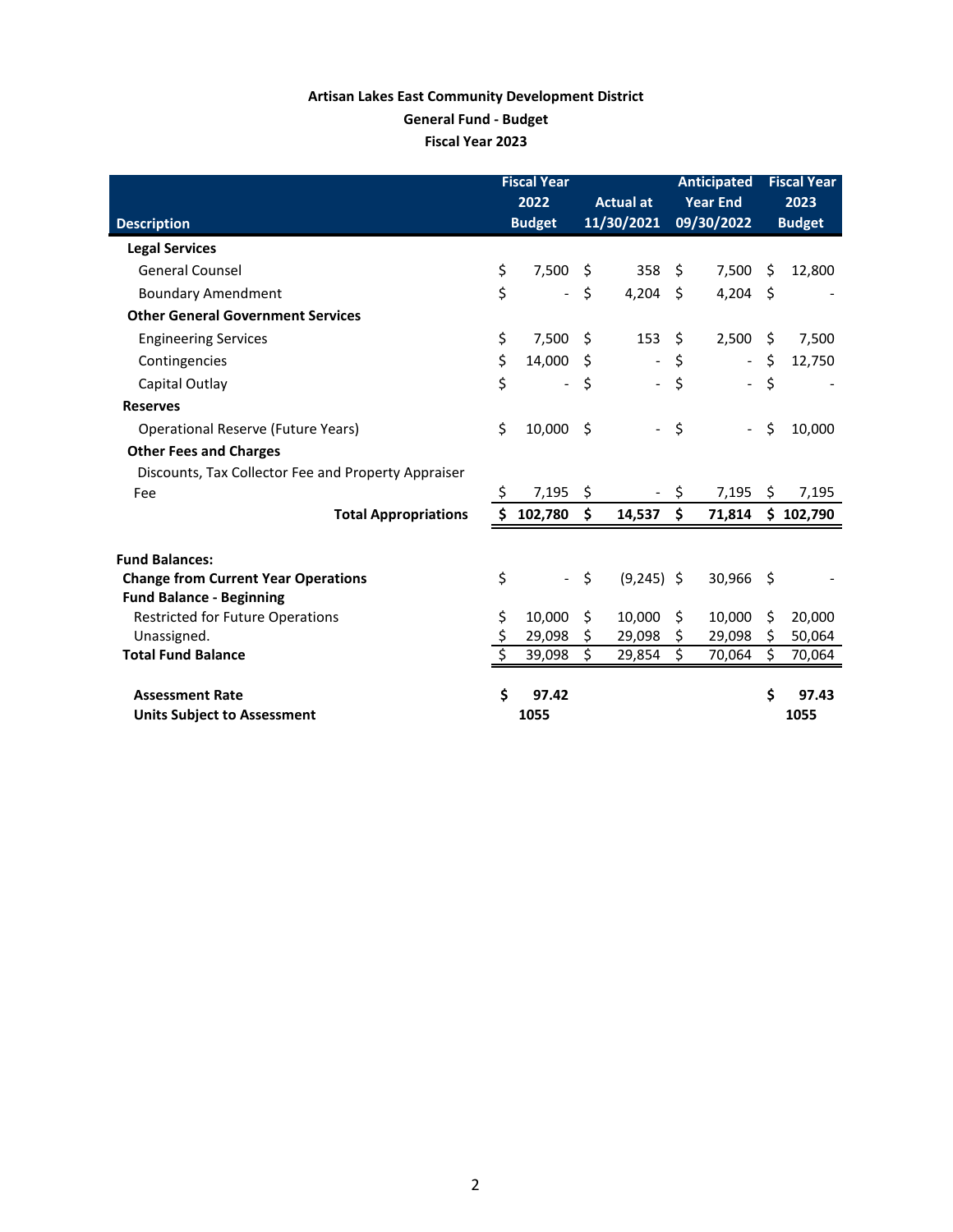# **Artisan Lakes East Community Development District Debt Service Fund - Series 2018 Bonds - Budget**

**Fiscal Year 2023**

|                                                           |      | <b>Fiscal Year 2022</b> | <b>Actual at</b>     | <b>Anticipated Year</b> |                | <b>Fiscal Year 2023</b> |  |  |
|-----------------------------------------------------------|------|-------------------------|----------------------|-------------------------|----------------|-------------------------|--|--|
| <b>Description</b>                                        |      | <b>Budget</b>           | 11/30/2021           | End 09/30/2022          |                | <b>Budget</b>           |  |  |
| <b>Revenues and Other Sources</b>                         |      |                         |                      |                         |                |                         |  |  |
| Carryforward                                              | \$   |                         | \$                   | \$                      | \$             |                         |  |  |
| <b>Interest Income</b>                                    |      |                         |                      |                         |                |                         |  |  |
| Revenue Account                                           | \$   |                         | \$<br>1              | \$<br>3                 | \$             |                         |  |  |
| <b>Reserve Account</b>                                    | \$   |                         | \$<br>$\overline{2}$ | \$<br>4                 | \$             |                         |  |  |
| <b>Interest Account</b>                                   | \$   |                         | \$                   | \$                      | \$             |                         |  |  |
| <b>Prepayment Account</b>                                 | \$   |                         | \$                   | \$                      | \$             |                         |  |  |
| Capitalized Interest Account                              | \$   |                         | \$<br>$\Omega$       | \$                      | \$             |                         |  |  |
| <b>Special Assessment Revenue</b>                         |      |                         |                      |                         |                |                         |  |  |
| Special Assessment - On-Roll                              | \$   | 425,762                 | \$<br>24,679         | \$<br>425,762           | \$             | 425,762                 |  |  |
| Special Assessment - Off-Roll                             | \$   |                         | \$                   | \$                      | \$             |                         |  |  |
| Special Assessment - Prepayment                           | \$   |                         | \$                   | \$                      | \$             |                         |  |  |
| <b>Contributions - Private Sources</b>                    |      |                         |                      |                         |                |                         |  |  |
| <b>Taylor Morrison</b>                                    | \$   |                         | \$                   | \$                      | \$             |                         |  |  |
| <b>Total Revenue &amp; Other Sources</b>                  | - \$ | 425,762                 | \$<br>24,683         | \$<br>425,769           | S <sup> </sup> | 425,762                 |  |  |
| <b>Expenditures and Other Uses</b><br><b>Debt Service</b> |      |                         |                      |                         |                |                         |  |  |
| <b>Principal Debt Service - Mandatory</b>                 | \$   | 100,000                 | \$                   | \$<br>100,000           | \$             | 105,000                 |  |  |
| <b>Principal Debt Service - Early Redemptions</b>         |      |                         |                      |                         |                |                         |  |  |
| <b>Interest Expense</b>                                   | \$   | 296,150                 | \$<br>148,075        | \$<br>296,150           | \$             | 291,950                 |  |  |
| <b>Other Fees and Charges</b>                             |      |                         |                      |                         |                |                         |  |  |
| Discounts for Early Payment                               | \$   | 27,731                  | \$                   | \$<br>27,731            | \$             | 27,787                  |  |  |
| <b>Operating Transfers Out</b>                            | \$   |                         | \$                   | \$                      | \$             |                         |  |  |
| <b>Total Expenditures and Other Uses</b>                  | \$   | 423,881                 | \$<br>148,075        | \$<br>423,881           | \$             | 424,737                 |  |  |
|                                                           |      |                         |                      |                         |                |                         |  |  |
| Net Increase/(Decrease) in Fund Balance                   | \$   |                         | \$<br>(123, 392)     | \$<br>1,888             | \$             | 1,025                   |  |  |
| <b>Fund Balance - Beginning</b>                           | \$   | 357,544                 | \$<br>357,544        | \$<br>357,544           | \$             | 359,432                 |  |  |
| <b>Fund Balance - Ending</b>                              | \$   | 357,544                 | \$<br>234,152        | \$<br>359,432           | \$             | 360,457                 |  |  |
|                                                           |      |                         |                      |                         |                |                         |  |  |
| <b>Restricted Fund Balance:</b>                           |      |                         |                      |                         |                |                         |  |  |
| Reserve Account Requirement                               |      |                         |                      | \$<br>199,004           |                |                         |  |  |
| Restricted for November 1, 2023 Interest Payment          |      |                         |                      | \$<br>143,770           |                |                         |  |  |
| <b>Total - Restricted Fund Balance:</b>                   |      |                         |                      | \$<br>342,774           |                |                         |  |  |
| <b>Description of Product</b><br><b>Number of Units</b>   |      | <b>FY 2022 Rate</b>     |                      |                         |                | <b>FY 2023 Rate</b>     |  |  |

| <b>Description of Product</b> | <b>Number of Units</b> | <b>FY 2022 Rate</b>      |  | <b>FY 2023 Rate</b> |
|-------------------------------|------------------------|--------------------------|--|---------------------|
| Single Family 30' - 39'       |                        | $\overline{\phantom{0}}$ |  |                     |
| Single Family 40' - 49'       | 198                    | 848.98                   |  | 848.98              |
| Single Family 50' - 59'       | 130                    | 1,061.22                 |  | 1.061.22            |
| Single Family 60' - 69'       | 94                     | 1.273.46                 |  | 1.273.46            |
| Total:                        | 422                    |                          |  |                     |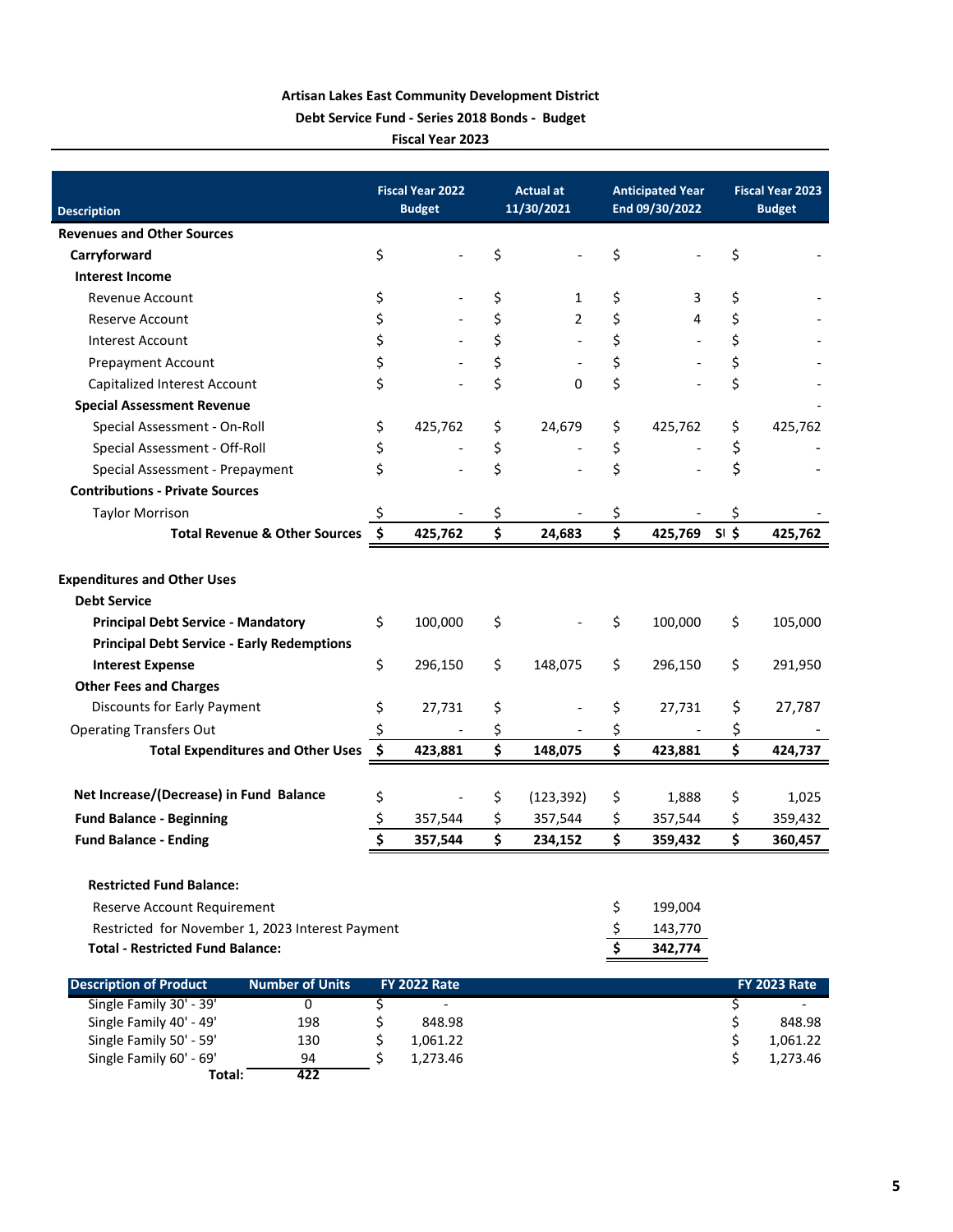#### **Debt Service Fund - Series 2018**

| <b>Description</b>        | <b>Principal</b><br><b>Prepayments</b> | Coupon<br><b>Principal</b><br>Rate<br><b>Interest</b> |           |               | <b>Annual Debt</b><br><b>Service</b> |                          |               |
|---------------------------|----------------------------------------|-------------------------------------------------------|-----------|---------------|--------------------------------------|--------------------------|---------------|
| <b>Par Amount Issued:</b> | \$                                     |                                                       | 6,060,000 | <b>Varies</b> |                                      |                          |               |
| 5/1/2019<br>11/1/2019     |                                        |                                                       |           |               | \$                                   | 110,669.53               |               |
| 5/1/2020                  | \$                                     |                                                       | 95,000    | 4.20%         | \$<br>\$                             | 152,065.00<br>152,065.00 | \$<br>262,735 |
| 11/1/2020                 |                                        |                                                       |           |               | \$                                   | 150,070.00               | \$<br>397,135 |
| 5/1/2021                  | $\overline{\mathsf{S}}$                |                                                       | 95,000    | 4.20%         | \$                                   | 150,070.00               |               |
| 11/1/2021                 |                                        |                                                       |           |               | \$                                   | 148,075.00               | \$<br>393,145 |
| 5/1/2022                  | \$                                     |                                                       | 100,000   | 4.20%         | \$                                   | 148,075.00               |               |
| 11/1/2022                 |                                        |                                                       |           |               | \$                                   | 145,975.00               | \$<br>394,050 |
| 5/1/2023                  | \$                                     |                                                       | 105,000   | 4.20%         | \$                                   | 145,975.00               |               |
| 11/1/2023                 |                                        |                                                       |           |               | \$                                   | 143,770.00               | \$<br>394,745 |
| 5/1/2024                  | $\overline{\mathsf{S}}$                |                                                       | 110,000   | 4.20%         | \$                                   | 143,770.00               |               |
| 11/1/2024                 |                                        |                                                       |           |               | \$                                   | 141,460.00               | \$<br>395,230 |
| 5/1/2025                  | \$                                     |                                                       | 115,000   | 4.55%         | \$                                   | 141,460.00               |               |
| 11/1/2025                 |                                        |                                                       |           |               | \$                                   | 138,843.75               | \$<br>395,304 |
| 5/1/2026                  | \$                                     |                                                       | 120,000   | 4.55%         | \$                                   | 138,843.75               |               |
| 11/1/2026                 |                                        |                                                       |           |               | \$                                   | 136,113.75               | \$<br>394,958 |
| 5/1/2027                  | \$                                     |                                                       | 125,000   | 4.55%         | \$                                   | 136,113.75               |               |
| 11/1/2027                 |                                        |                                                       |           |               | \$                                   | 133,270.00               | \$<br>394,384 |
| 5/1/2028                  | \$                                     |                                                       | 130,000   | 4.55%         | \$                                   | 133,270.00               |               |
| 11/1/2028                 |                                        |                                                       |           |               | \$                                   | 130,312.50               | \$<br>393,583 |
| 5/1/2029                  | $\overline{\mathsf{S}}$                |                                                       | 140,000   | 4.55%         | \$                                   | 130,312.50               |               |
| 11/1/2029                 |                                        |                                                       |           |               | \$                                   | 127,127.50               | \$<br>397,440 |
| 5/1/2030                  | \$                                     |                                                       | 145,000   | 5.10%         | \$                                   | 127,127.50               |               |
| 11/1/2030                 |                                        |                                                       |           |               | \$                                   | 123,430.00               | \$<br>395,558 |
| 5/1/2031                  | \$                                     |                                                       | 155,000   | 5.10%         | \$                                   | 123,430.00<br>119,477.50 |               |
| 11/1/2031<br>5/1/2032     | $\overline{\mathsf{S}}$                |                                                       | 160,000   | 5.10%         | \$<br>\$                             | 119,477.50               | \$<br>397,908 |
| 11/1/2032                 |                                        |                                                       |           |               | \$                                   | 115,397.50               | \$<br>394,875 |
| 5/1/2033                  | \$                                     |                                                       | 170,000   | 5.10%         | \$                                   | 115,397.50               |               |
| 11/1/2033                 |                                        |                                                       |           |               | \$                                   | 111,062.50               | \$<br>396,460 |
| 5/1/2034                  | \$                                     |                                                       | 180,000   | 5.10%         | \$                                   | 111,062.50               |               |
| 11/1/2034                 |                                        |                                                       |           |               | \$                                   | 106,472.50               | \$<br>397,535 |
| 5/1/2035                  | \$                                     |                                                       | 185,000   | 5.10%         | \$                                   | 106,472.50               |               |
| 11/1/2035                 |                                        |                                                       |           |               | \$                                   | 101,755.00               | \$<br>393,228 |
| 5/1/2036                  | \$                                     |                                                       | 195,000   | 5.10%         | \$                                   | 101,755.00               |               |
| 11/1/2036                 |                                        |                                                       |           |               | \$                                   | 96,782.50                | \$<br>393,538 |
| 5/1/2037                  | $\overline{\mathsf{S}}$                |                                                       | 205,000   | 5.10%         | \$                                   | 96,782.50                |               |
| 11/1/2037                 |                                        |                                                       |           |               | \$                                   | 91,555.00                | \$<br>393,338 |
| 5/1/2038                  | \$                                     |                                                       | 220,000   | 5.10%         | \$                                   | 91,555.00                |               |
| 11/1/2038                 |                                        |                                                       |           |               | \$                                   | 85,945.00                | \$<br>397,500 |
| 5/1/2039                  | \$                                     |                                                       | 230,000   | 5.10%         | \$                                   | 85,945.00                |               |
| 11/1/2039                 |                                        |                                                       |           |               | \$                                   | 80,080.00                | \$<br>346,025 |
| 5/1/2040                  | \$                                     |                                                       | 240,000   | 5.20%         | \$                                   | 80,080.00                |               |
| 11/1/2040                 |                                        |                                                       |           |               | \$                                   | 73,840.00                | \$<br>393,920 |
| 5/1/2041                  | \$                                     |                                                       | 255,000   | 5.20%         | \$                                   | 73,840.00                |               |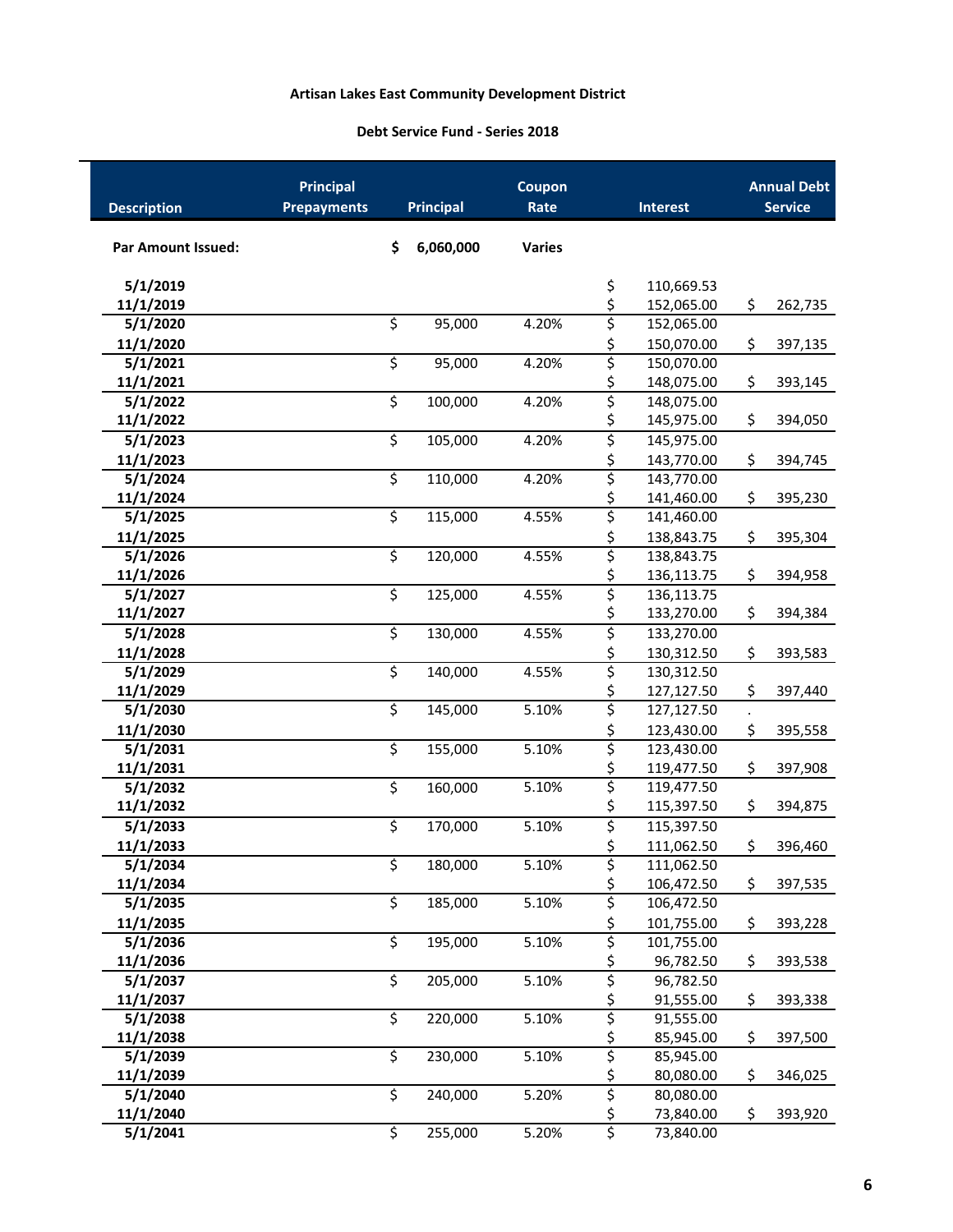#### **Debt Service Fund - Series 2018**

|                    | <b>Principal</b>   |                  | <b>Coupon</b> |    |                 |                | <b>Annual Debt</b> |  |
|--------------------|--------------------|------------------|---------------|----|-----------------|----------------|--------------------|--|
| <b>Description</b> | <b>Prepayments</b> | <b>Principal</b> | Rate          |    | <b>Interest</b> | <b>Service</b> |                    |  |
| 11/1/2041          |                    |                  |               | \$ | 67,210.00       | \$             | 396,050            |  |
| 5/1/2042           |                    | \$<br>270,000    | 5.20%         | \$ | 67,210.00       |                |                    |  |
| 11/1/2042          |                    |                  |               | Ş  | 60,190.00       | \$             | 127,400            |  |
| 5/1/2043           |                    | \$<br>280,000    | 5.20%         | \$ | 60,190.00       |                |                    |  |
| 11/1/2043          |                    |                  |               | \$ | 52,910.00       | Ś.             | 393,100            |  |
| 5/1/2044           |                    | \$<br>295,000    | 5.20%         | \$ | 52,910.00       |                |                    |  |
| 11/1/2044          |                    |                  |               | Ş  | 45,240.00       | \$             | 393,150            |  |
| 5/1/2045           |                    | \$<br>315,000    | 5.20%         | \$ | 45,240.00       |                |                    |  |
| 11/1/2045          |                    |                  |               | \$ | 37,050.00       | \$             | 397,290            |  |
| 5/1/2046           |                    | \$<br>330,000    | 5.20%         | \$ | 37,050.00       |                |                    |  |
| 11/1/2046          |                    |                  |               | \$ | 28,470.00       | \$             | 395,520            |  |
| 5/1/2047           |                    | \$<br>345,000    | 5.20%         | \$ | 28,470.00       |                |                    |  |
| 11/1/2047          |                    |                  |               | Ş  | 19,500.00       | \$             | 392,970            |  |
| 5/1/2048           |                    | \$<br>365,000    | 5.20%         | \$ | 19,500.00       |                |                    |  |
| 11/1/2048          |                    |                  |               | \$ | 10,010.00       | \$             | 394,510            |  |
| 5/1/2049           |                    | \$<br>385,000    | 5.20%         | \$ | 10,010.00       |                |                    |  |
|                    |                    |                  |               |    |                 | \$             | 395,010            |  |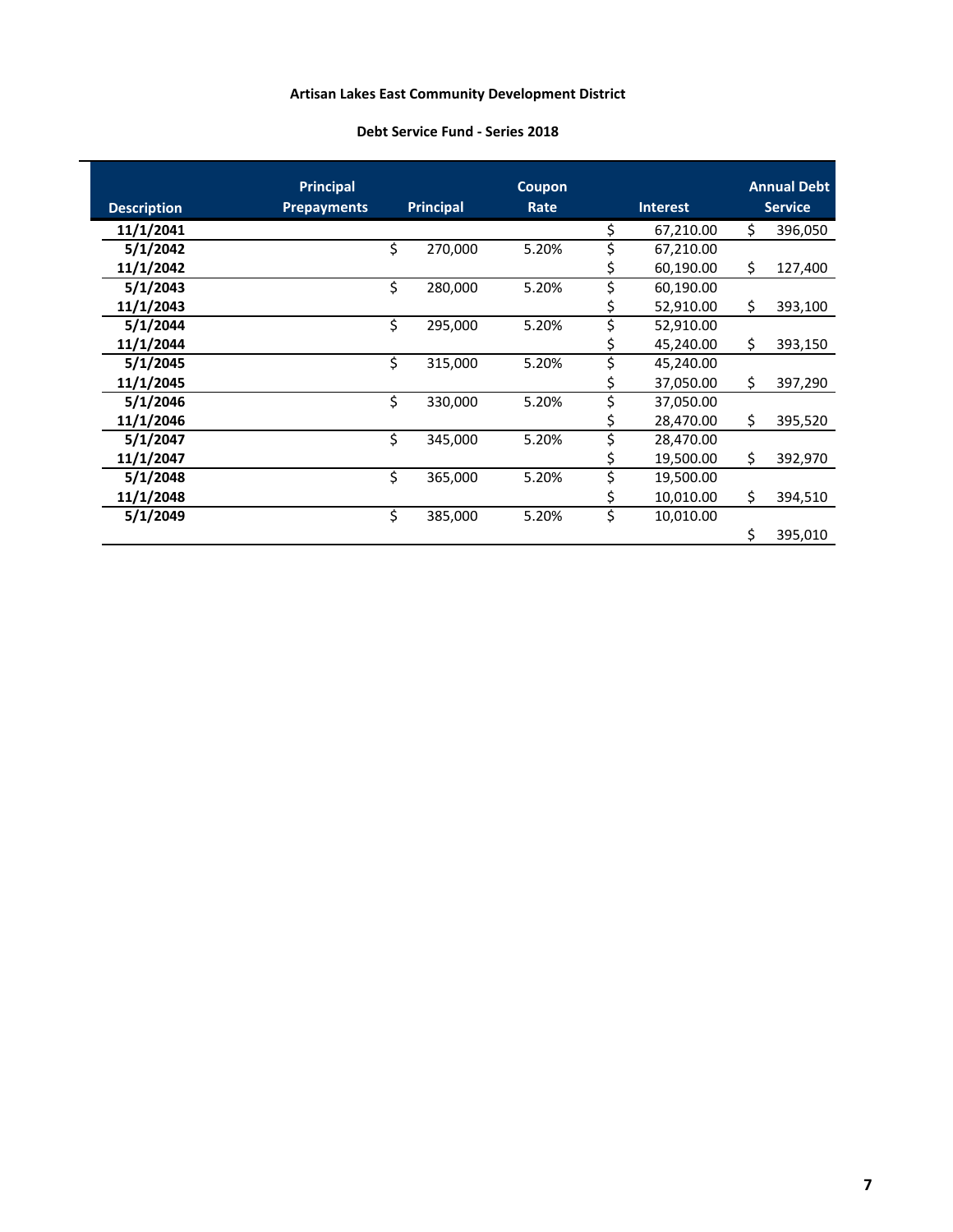**Debt Service Fund - Series 2021 Bonds - Budget**

**Fiscal Year 2023**

|                                                                       |                     | <b>Fiscal Year 2022</b> | <b>Actual at</b>     |          | <b>Anticipated Year</b> | <b>Fiscal Year 2023</b> |               |
|-----------------------------------------------------------------------|---------------------|-------------------------|----------------------|----------|-------------------------|-------------------------|---------------|
| <b>Description</b>                                                    |                     | <b>Budget</b>           | 11/30/2021           |          | End 09/30/2022          |                         | <b>Budget</b> |
| <b>Revenues and Other Sources</b>                                     |                     |                         |                      |          |                         |                         |               |
| <b>Carryforward (Capitalized Interest)</b>                            | \$                  | 253,720                 | \$                   | \$       |                         | \$                      | 115,908       |
| <b>Interest Income</b>                                                |                     |                         |                      |          |                         |                         |               |
| Revenue Account                                                       | \$                  |                         | \$                   | \$       |                         | \$                      |               |
| Reserve Account                                                       | \$                  |                         | \$                   | \$       |                         | \$                      |               |
| <b>Interest Account</b>                                               |                     |                         | \$                   | \$       |                         | \$                      |               |
| <b>Prepayment Account</b>                                             | \$                  |                         | \$                   | \$       |                         | \$                      |               |
| Capitalized Interest Account                                          | \$                  |                         | \$                   | \$       |                         | \$                      |               |
| <b>Special Assessment Revenue</b>                                     |                     |                         |                      |          |                         | \$                      |               |
| Special Assessment - On-Roll                                          | \$                  |                         | \$                   | \$       |                         |                         | \$753,176     |
| Special Assessment - Off-Roll                                         | \$                  | 326,945                 | \$                   | \$       | 326,945                 | \$                      |               |
| Special Assessment - Prepayment                                       | \$                  |                         | \$                   | \$       |                         | \$                      |               |
| <b>Debt Proceeds</b>                                                  |                     |                         |                      |          |                         |                         |               |
| Series 2018 Issuance Proceeds                                         |                     |                         | \$                   | \$       |                         | \$                      |               |
| <b>Total Revenue &amp; Other Sources</b>                              | $\ddot{\bm{\zeta}}$ | 580,665                 | \$<br>$\blacksquare$ | \$       | 326,945                 | \$                      | 869,083       |
| <b>Expenditures and Other Uses</b>                                    |                     |                         |                      |          |                         |                         |               |
| <b>Debt Service</b>                                                   |                     |                         |                      |          |                         |                         |               |
|                                                                       |                     |                         |                      |          |                         |                         |               |
| <b>Principal Debt Service - Mandatory</b><br>Series 2021-1 Eaves Bend |                     |                         |                      |          |                         |                         |               |
|                                                                       | \$                  | 125,000                 | \$                   | \$       | 125,000                 | \$                      | 130,000       |
| Series 2021-2 Heritage Park                                           | \$                  |                         | \$                   | \$<br>\$ |                         | \$                      | 140,000       |
| <b>Principal Debt Service - Early Redemptions</b>                     | \$                  |                         | \$                   |          |                         | \$                      |               |
| <b>Interest Expense</b>                                               |                     |                         |                      |          |                         |                         |               |
| Series 2021-1 Eaves Bend                                              | \$                  | 166,096                 | \$<br>64,404         | \$       | 128,809                 | \$                      | 200,508       |
| Series 2021-2 Heritage Park                                           | Ś.                  | 189,316                 | \$<br>73,408         | \$       | 189,316                 | \$                      | 231,815       |
| <b>Other Fees and Charges</b>                                         |                     |                         |                      |          |                         |                         |               |
| Discounts for Early Payment                                           | \$                  |                         |                      | Ş        |                         | \$                      | 49,273        |
| <b>Transfers Out</b>                                                  | \$                  |                         | \$                   | \$       |                         | \$                      |               |
| Total Expenditures and Other Uses \$                                  |                     | 480,412                 | \$<br>137,813        | \$       | 443,125                 | \$                      | 751,596       |
| Net Increase/(Decrease) in Fund Balance                               | \$                  |                         | \$<br>(137, 813)     | \$       | (116, 180)              |                         | \$1,580       |
| <b>Fund Balance - Beginning</b>                                       | \$                  | 721,584                 | \$<br>721,584        | \$       | 721,584                 | \$                      | 605,405       |
| <b>Fund Balance - Ending</b>                                          | \$                  | 721,584                 | \$<br>583,772        | \$       | 605,405                 | \$                      | 606,985       |
| <b>Restricted Fund Balance:</b>                                       |                     |                         |                      |          |                         |                         |               |
| Reserve Account Requirement                                           |                     |                         |                      | \$       | 137,283                 |                         |               |
| Restricted for November 1, 2023 Interest Payment                      |                     |                         |                      |          |                         |                         |               |
| Series 2021-1 Eaves Bend                                              |                     |                         |                      | \$       | 98,759                  |                         |               |
| Series 2021-2 Heritage Park                                           |                     |                         |                      | \$       | 114,298                 |                         |               |
| <b>Total - Restricted Fund Balance:</b>                               |                     |                         |                      | \$       | 350,340                 |                         |               |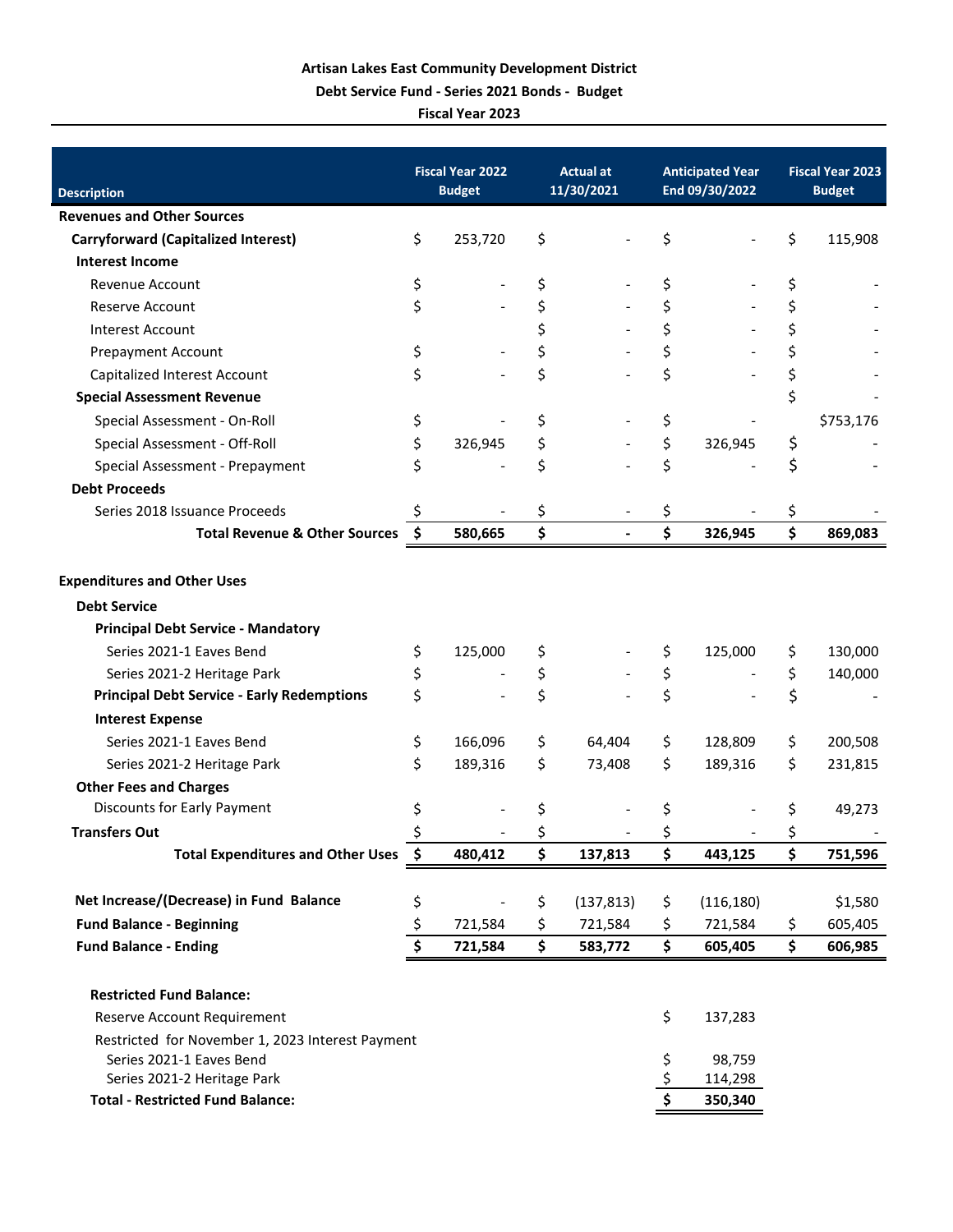**Debt Service Fund - Series 2021 Bonds - Budget**

**Fiscal Year 2023**

| <b>Description</b>      | <b>Fiscal Year 2022</b><br><b>Budget</b> | <b>Actual at</b><br>11/30/2021 | <b>Anticipated Year</b><br>End 09/30/2022 |    | <b>Fiscal Year 2023</b><br><b>Budget</b> |
|-------------------------|------------------------------------------|--------------------------------|-------------------------------------------|----|------------------------------------------|
| <b>Assessment Rates</b> | <b>Eaves Bend</b><br><b>FY 2022</b>      | <b>FY 2023</b>                 | <b>Heritage Park</b><br><b>FY 2022</b>    |    | <b>FY 2023</b>                           |
| Single Family 40' - 49' | \$794.63                                 | \$794.63                       | 794.63                                    | Ś  | 794.63                                   |
| Single Family 50' - 59' | \$993.29                                 | \$993.29                       | 993.29                                    | \$ | 993.29                                   |
| Single Family 60' - 69' | \$1.191.95                               | \$1.191.95                     | 1,191.95                                  |    | 1,191.95                                 |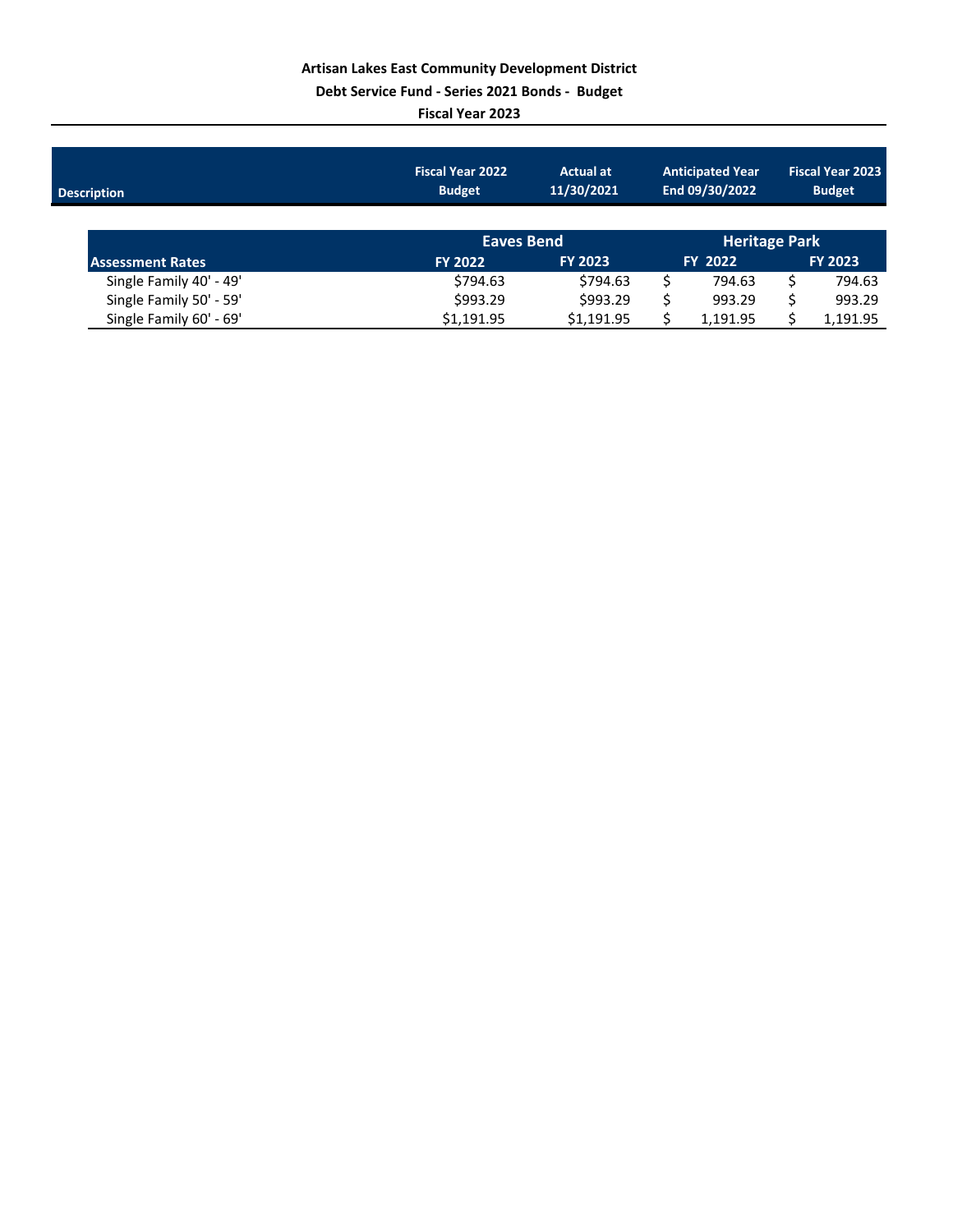| <b>Description</b>        | <b>Principal</b><br><b>Prepayments</b> |    | <b>Principal</b> | Coupon<br>Rate |          | <b>Interest</b>        | <b>Annual Debt</b><br><b>Service</b> |          | <b>Bond Balance</b>    |
|---------------------------|----------------------------------------|----|------------------|----------------|----------|------------------------|--------------------------------------|----------|------------------------|
| <b>Par Amount Issued:</b> |                                        | \$ | 6,015,000        | <b>Varies</b>  |          |                        |                                      |          |                        |
| 7/7/2021                  |                                        |    |                  |                |          |                        |                                      |          |                        |
| 11/1/2021                 |                                        |    |                  |                | \$       | 64,404.46              | \$<br>64,404                         | \$       | 6,015,000              |
| 5/1/2022                  |                                        | \$ | 125,000          | 2.300%         | \$       | 101,691.25             |                                      | \$       | 5,890,000              |
| 11/1/2022                 |                                        |    |                  |                | \$       | 100,253.75             | \$<br>291,096                        | \$       | 5,890,000              |
| 5/1/2023                  |                                        | \$ | 130,000          | 2.300%         | \$       | 100,253.75             |                                      | \$       | 5,760,000              |
| 11/1/2023<br>5/1/2024     |                                        | \$ |                  | 2.300%         | \$       | 98,758.75<br>98,758.75 | \$<br>330,508                        | \$       | 5,760,000              |
| 11/1/2024                 |                                        |    | 135,000          |                | \$<br>\$ | 97,206.25              | \$<br>332,518                        | \$<br>\$ | 5,625,000<br>5,625,000 |
| 5/1/2025                  |                                        | \$ | 135,000          | 2.300%         | \$       | 97,206.25              |                                      | \$       | 5,490,000              |
| 11/1/2025                 |                                        |    |                  |                | \$       | 95,653.75              | \$<br>329,413                        | \$       | 5,490,000              |
| 5/1/2026                  |                                        | \$ | 140,000          | 2.300%         | \$       | 95,653.75              |                                      | \$       | 5,350,000              |
| 11/1/2026                 |                                        |    |                  |                | \$       | 94,043.75              | \$<br>331,308                        | \$       | 5,350,000              |
| 5/1/2027                  |                                        | \$ | 140,000          | 2.750%         | \$       | 94,043.75              |                                      | \$       | 5,210,000              |
| 11/1/2027                 |                                        |    |                  |                | \$       | 92,118.75              | \$<br>328,088                        | \$       | 5,210,000              |
| 5/1/2028                  |                                        | \$ | 145,000          | 2.750%         | \$       | 92,118.75              |                                      | \$       | 5,065,000              |
| 11/1/2028                 |                                        |    |                  |                | \$       | 90,125.00              | \$<br>329,238                        | \$       | 5,065,000              |
| 5/1/2029                  |                                        | \$ | 150,000          | 2.750%         | \$       | 90,125.00              |                                      | \$       | 4,915,000              |
| 11/1/2029                 |                                        |    |                  |                | \$       | 88,062.50              | \$<br>330,250                        | \$       | 4,915,000              |
| 5/1/2030                  |                                        | \$ | 155,000          | 2.750%         | \$       | 88,062.50              |                                      | \$       | 4,760,000              |
| 11/1/2030                 |                                        |    |                  |                | \$       | 85,931.25              | \$<br>331,125                        | \$       | 4,760,000              |
| 5/1/2031                  |                                        | \$ | 160,000          | 2.750%         | \$       | 85,931.25              |                                      | \$       | 4,600,000              |
|                           |                                        |    |                  |                |          |                        |                                      |          |                        |
| 11/1/2031                 |                                        |    |                  |                | \$       | 83,731.25              | \$<br>331,863                        | \$       | 4,600,000              |
| 5/1/2032                  |                                        | \$ | 165,000          | 3.125%         | \$       | 83,731.25              |                                      | \$       | 4,435,000              |
| 11/1/2032                 |                                        |    |                  |                | \$       | 81,153.13              | \$<br>332,463                        | \$       | 4,435,000              |
| 5/1/2033                  |                                        | \$ | 170,000          | 3.125%         | \$       | 81,153.13              |                                      | \$       | 4,265,000              |
| 11/1/2033                 |                                        |    |                  |                | \$       | 78,496.88              | \$<br>332,306                        | \$       | 4,265,000              |
| 5/1/2034                  |                                        | \$ | 175,000          | 3.125%         | \$       | 78,496.88              |                                      | \$       | 4,090,000              |
| 11/1/2034                 |                                        |    |                  |                | \$       | 75,762.50              | \$<br>331,994                        | \$       | 4,090,000              |
| 5/1/2035                  |                                        | Ş  | 180,000          | 3.125%         | Ş        | 75,762.50              |                                      | Ş        | 3,910,000              |
| 11/1/2035                 |                                        |    |                  |                | \$       | 72,950.00              | \$<br>331,525                        | \$       | 3,910,000              |
| 5/1/2036                  |                                        | \$ | 185,000          | 3.125%         | \$       | 72,950.00              |                                      | \$       | 3,725,000              |
| 11/1/2036                 |                                        |    |                  |                | \$       | 70,059.38              | \$<br>330,900                        | \$       | 3,725,000              |
| 5/1/2037                  |                                        | \$ | 190,000          | 3.125%         | \$       | 70,059.38              |                                      | \$       | 3,535,000              |
| 11/1/2037                 |                                        |    |                  |                | \$       | 67,090.63              | \$<br>330,119                        | \$       | 3,535,000              |
| 5/1/2038                  |                                        | \$ | 195,000          | 3.125%         | \$       | 67,090.63              |                                      | \$       | 3,340,000              |
| 11/1/2038                 |                                        |    |                  |                | \$       | 64,043.75              | \$<br>329,181                        | \$       | 3,340,000              |
| 5/1/2039                  |                                        | \$ | 205,000          | 3.125%         | \$       | 64,043.75              |                                      | \$       | 3,135,000              |
| 11/1/2039                 |                                        |    |                  |                | \$       | 60,840.63              | \$<br>333,088                        | \$       | 3,135,000              |
| 5/1/2040                  |                                        | \$ | 210,000          | 3.125%         | \$       | 60,840.63              |                                      | \$       | 2,925,000              |
| 11/1/2040                 |                                        |    |                  |                | \$       | 57,559.38              | \$<br>331,681                        | \$       | 2,925,000              |
| 5/1/2041                  |                                        | \$ | 215,000          | 3.125%         | \$       | 57,559.38              |                                      | \$       | 2,710,000              |
| 11/1/2041<br>5/1/2042     |                                        | \$ | 225,000          | 4.000%         | \$<br>\$ | 54,200.00<br>54,200.00 | \$<br>330,119                        | \$<br>\$ | 2,710,000<br>2,485,000 |
| 11/1/2042                 |                                        |    |                  |                | \$       | 49,700.00              | \$<br>333,400                        | \$       | 2,485,000              |
| 5/1/2043                  |                                        | \$ | 235,000          | 4.000%         | \$       | 49,700.00              |                                      | \$       | 2,250,000              |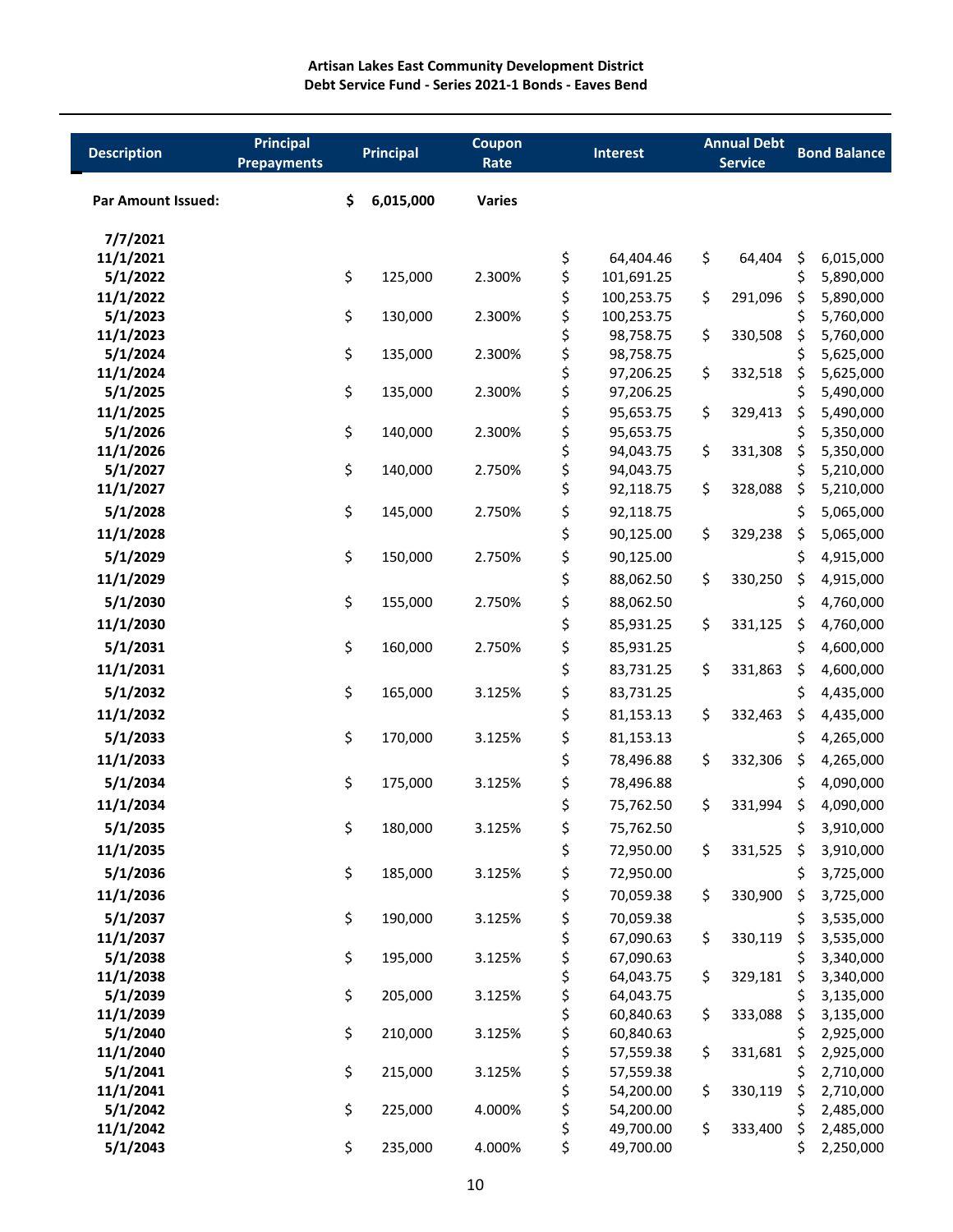**Artisan Lakes East Community Development District Debt Service Fund - Series 2021-1 Bonds - Eaves Bend**

| <b>Description</b> | <b>Principal</b>   |    | <b>Principal</b> | Coupon |    | <b>Interest</b> |     | <b>Annual Debt</b> |    | <b>Bond Balance</b> |
|--------------------|--------------------|----|------------------|--------|----|-----------------|-----|--------------------|----|---------------------|
|                    | <b>Prepayments</b> |    |                  | Rate   |    |                 |     | <b>Service</b>     |    |                     |
| 11/1/2043          |                    |    |                  |        | \$ | 45,000.00       | \$. | 334,400            | \$ | 2,250,000           |
| 5/1/2044           |                    | \$ | 245,000          | 4.000% |    | 45,000.00       |     |                    | S  | 2,005,000           |
| 11/1/2044          |                    |    |                  |        |    | 40,100.00       | \$  | 85,100             | Ś  | 2,005,000           |
| 5/1/2045           |                    | \$ | 255,000          | 4.000% |    | 40,100.00       |     |                    | Ś  | 1,750,000           |
| 11/1/2045          |                    |    |                  |        |    | 35,000.00       | \$  | 335,200            |    | 1,750,000           |
| 5/1/2046           |                    | Ś. | 265,000          | 4.000% |    | 35,000.00       |     |                    | Ś  | 1,485,000           |
| 11/1/2046          |                    |    |                  |        |    | 29,700.00       | \$  | 335,000            |    | 1,485,000           |
| 5/1/2047           |                    | Ś  | 275,000          | 4.000% |    | 29,700.00       |     |                    | Ś  | 1,210,000           |
| 11/1/2047          |                    |    |                  |        |    | 24,200.00       | \$  | 334,400            | Ś  | 1,210,000           |
| 5/1/2048           |                    | \$ | 285,000          | 4.000% |    | 24,200.00       |     |                    | s  | 925,000             |
| 11/1/2048          |                    |    |                  |        |    | 18,500.00       | \$  | 333,400            | s  | 925,000             |
| 5/1/2049           |                    | \$ | 295,000          | 4.000% | Ş  | 18,500.00       |     |                    |    | 630,000             |
| 11/1/2049          |                    |    |                  |        |    | 12,600.00       | \$  | 332,000            |    | 630,000             |
| 5/1/2050           |                    | \$ | 310,000          | 4.000% |    | 12,600.00       |     |                    |    | 320,000             |
| 11/1/2050          |                    |    |                  |        |    | 6,400.00        | \$  | 335,200            |    | 320,000             |
| 5/1/2051           |                    | \$ | 320,000          | 4.000% |    | 6,400.00        |     |                    |    |                     |
| 11/1/51            |                    |    |                  |        |    | 6,400.00        |     |                    |    |                     |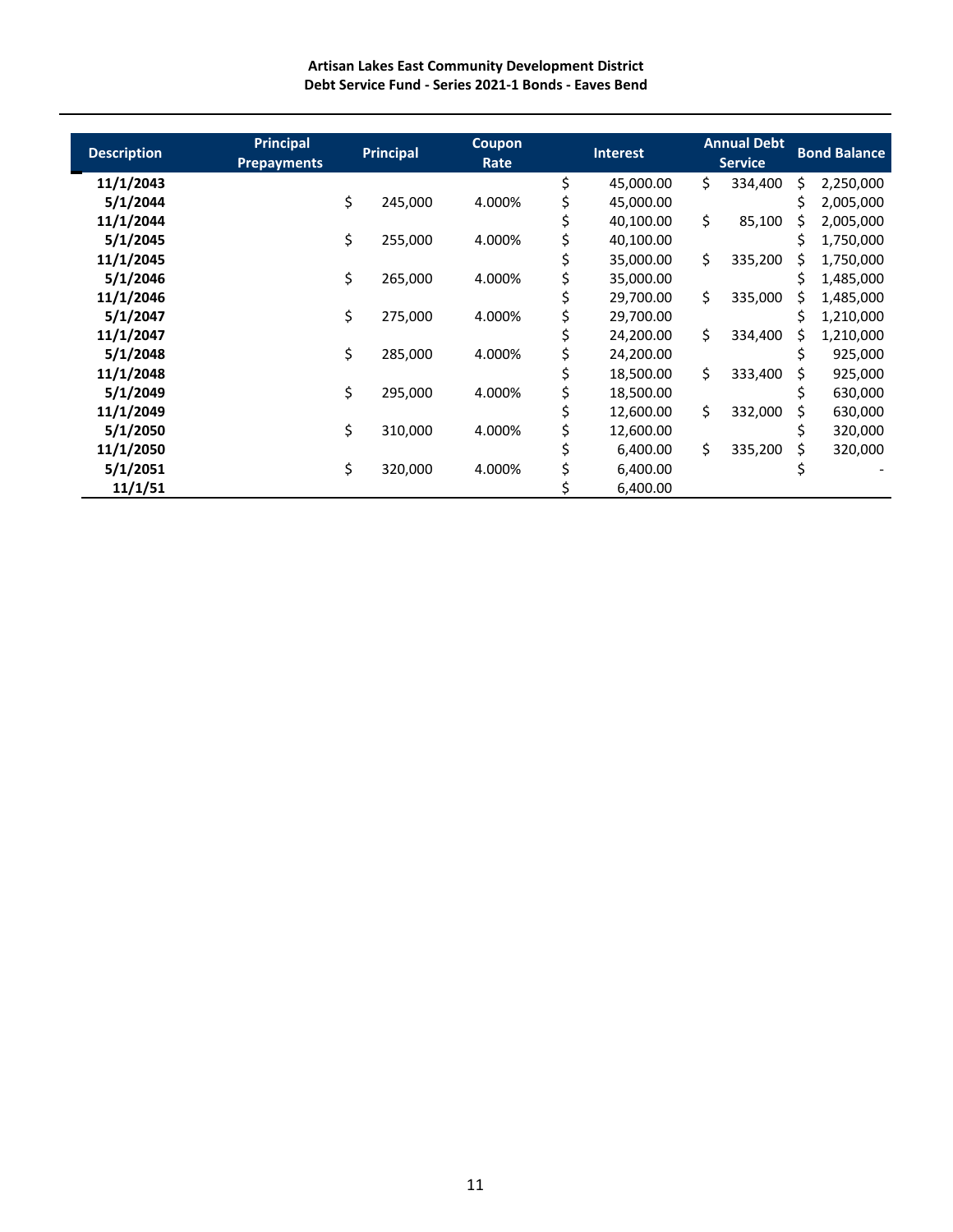| <b>Description</b>        | <b>Principal</b><br><b>Prepayments</b> | <b>Principal</b> | Coupon<br>Rate | <b>Interest</b> |                          | <b>Annual Debt</b><br><b>Service</b> |         | <b>Bond Balance</b> |                        |
|---------------------------|----------------------------------------|------------------|----------------|-----------------|--------------------------|--------------------------------------|---------|---------------------|------------------------|
| <b>Par Amount Issued:</b> | \$                                     | 6,745,000        | <b>Varies</b>  |                 |                          |                                      |         |                     |                        |
| 7/7/2021                  |                                        |                  |                |                 |                          |                                      |         |                     |                        |
| 11/1/2021                 |                                        |                  |                | \$              | 73,408.08                | \$                                   | 73,408  | \$                  | 6,745,000              |
| 5/1/2022                  |                                        |                  |                | \$              | 115,907.50               |                                      |         | \$                  | 6,745,000              |
| 11/1/2022                 |                                        |                  |                | \$              | 115,907.50               | \$                                   | 189,316 | \$                  | 6,745,000              |
| 5/1/2023<br>11/1/2023     | \$                                     | 140,000          | 2.300%         | \$<br>\$        | 115,907.50<br>114,297.50 | \$                                   | 371,815 | \$<br>\$            | 6,605,000<br>6,605,000 |
| 5/1/2024                  | \$                                     | 145,000          | 2.300%         | \$              | 114,297.50               |                                      |         | \$                  | 6,460,000              |
| 11/1/2024                 |                                        |                  |                | \$              | 112,630.00               | \$                                   | 373,595 | \$                  | 6,460,000              |
| 5/1/2025                  | \$                                     | 145,000          | 2.300%         | \$              | 112,630.00               |                                      |         | \$                  | 6,315,000              |
| 11/1/2025                 |                                        |                  |                | \$              | 110,962.50               | \$                                   | 370,260 | \$                  | 6,315,000              |
| 5/1/2026                  | \$                                     | 150,000          | 2.300%         | \$              | 110,962.50               |                                      |         | \$                  | 6,165,000              |
| 11/1/2026                 |                                        |                  |                | \$              | 109,237.50               | \$                                   | 371,925 | \$                  | 6,165,000              |
| 5/1/2027                  | \$                                     | 155,000          | 2.750%         | \$              | 109,237.50               |                                      |         | \$                  | 6,010,000              |
| 11/1/2027                 |                                        |                  |                | \$              | 107,106.25               | \$                                   | 373,475 | \$                  | 6,010,000              |
| 5/1/2028                  | \$                                     | 160,000          | 2.750%         | \$              | 107,106.25               |                                      |         | \$                  | 5,850,000              |
| 11/1/2028                 |                                        |                  |                | \$              | 104,906.25               | \$                                   | 374,213 | \$                  | 5,850,000              |
| 5/1/2029                  | \$                                     | 165,000          | 2.750%         | \$              | 104,906.25               |                                      |         | \$                  | 5,685,000              |
| 11/1/2029                 |                                        |                  |                | \$              | 102,637.50               | \$                                   | 374,813 | \$,                 | 5,685,000              |
| 5/1/2030                  | \$                                     | 165,000          | 2.750%         | \$              | 102,637.50               |                                      |         | \$                  | 5,520,000              |
| 11/1/2030                 |                                        |                  |                | \$              | 100,368.75               | \$                                   | 370,275 | \$                  | 5,520,000              |
| 5/1/2031                  | \$                                     | 170,000          | 2.750%         | \$              | 100,368.75               |                                      |         | \$                  | 5,350,000              |
| 11/1/2031                 |                                        |                  |                | \$              | 98,031.25                | \$                                   | 370,738 | \$                  | 5,350,000              |
| 5/1/2032                  | \$                                     | 175,000          | 3.125%         | \$              | 98,031.25                |                                      |         | \$                  | 5,175,000              |
| 11/1/2032                 |                                        |                  |                | \$              | 95,296.88                | \$                                   | 371,063 | \$                  | 5,175,000              |
| 5/1/2033                  | \$                                     | 185,000          | 3.125%         | \$              | 95,296.88                |                                      |         | \$                  | 4,990,000              |
| 11/1/2033                 |                                        |                  |                | \$              | 92,406.25                | \$                                   | 375,594 | \$                  | 4,990,000              |
| 5/1/2034                  | \$                                     | 190,000          | 3.125%         | \$              | 92,406.25                |                                      |         | \$                  | 4,800,000              |
| 11/1/2034                 |                                        |                  |                | \$              | 89,437.50                | \$                                   | 374,813 | \$                  | 4,800,000              |
| 5/1/2035                  | \$                                     | 195,000          | 3.125%         | \$              | 89,437.50                |                                      |         | Ş                   | 4,605,000              |
| 11/1/2035                 |                                        |                  |                | \$              | 86,390.63                | \$                                   | 373,875 | \$                  | 4,605,000              |
| 5/1/2036                  | \$                                     | 200,000          | 3.125%         | \$              | 86,390.63                |                                      |         | \$                  | 4,405,000              |
| 11/1/2036                 |                                        |                  |                | \$              | 83,265.63                | \$                                   | 372,781 | \$                  | 4,405,000              |
| 5/1/2037                  | \$                                     | 205,000          | 3.125%         | \$              | 83,265.63                |                                      |         | \$                  | 4,200,000              |
| 11/1/2037                 |                                        |                  |                | \$              | 80,062.50                | \$                                   | 371,531 | \$                  | 4,200,000              |
| 5/1/2038                  | \$                                     | 215,000          | 3.125%         | \$              | 80,062.50                |                                      |         | \$                  | 3,985,000              |
| 11/1/2038                 |                                        |                  |                | \$              | 76,703.13                | \$                                   | 375,125 | \$                  | 3,985,000              |
| 5/1/2039                  | \$                                     | 220,000          | 3.125%         | \$              | 76,703.13                |                                      |         | \$                  | 3,765,000              |
| 11/1/2039                 |                                        |                  |                | \$              | 73,265.63                | \$                                   | 373,406 | \$                  | 3,765,000              |
| 5/1/2040                  | \$                                     | 230,000          | 3.125%         | \$              | 73,265.63                |                                      |         | \$                  | 3,535,000              |
| 11/1/2040                 |                                        |                  |                | \$              | 69,671.88                | \$                                   | 376,531 | \$                  | 3,535,000              |
| 5/1/2041<br>11/1/2041     | \$                                     | 235,000          | 3.125%         | \$<br>\$        | 69,671.88<br>66,000.00   | \$                                   | 374,344 | \$<br>\$            | 3,300,000<br>3,300,000 |
| 5/1/2042                  | \$                                     | 245,000          | 4.000%         | \$              | 66,000.00                |                                      |         | \$                  | 3,055,000              |
| 11/1/2042                 |                                        |                  |                | \$              | 61,100.00                | \$                                   | 377,000 | \$                  | 3,055,000              |
| 5/1/2043                  | \$                                     | 255,000          | 4.000%         | \$              | 61,100.00                |                                      |         | \$                  | 2,800,000              |